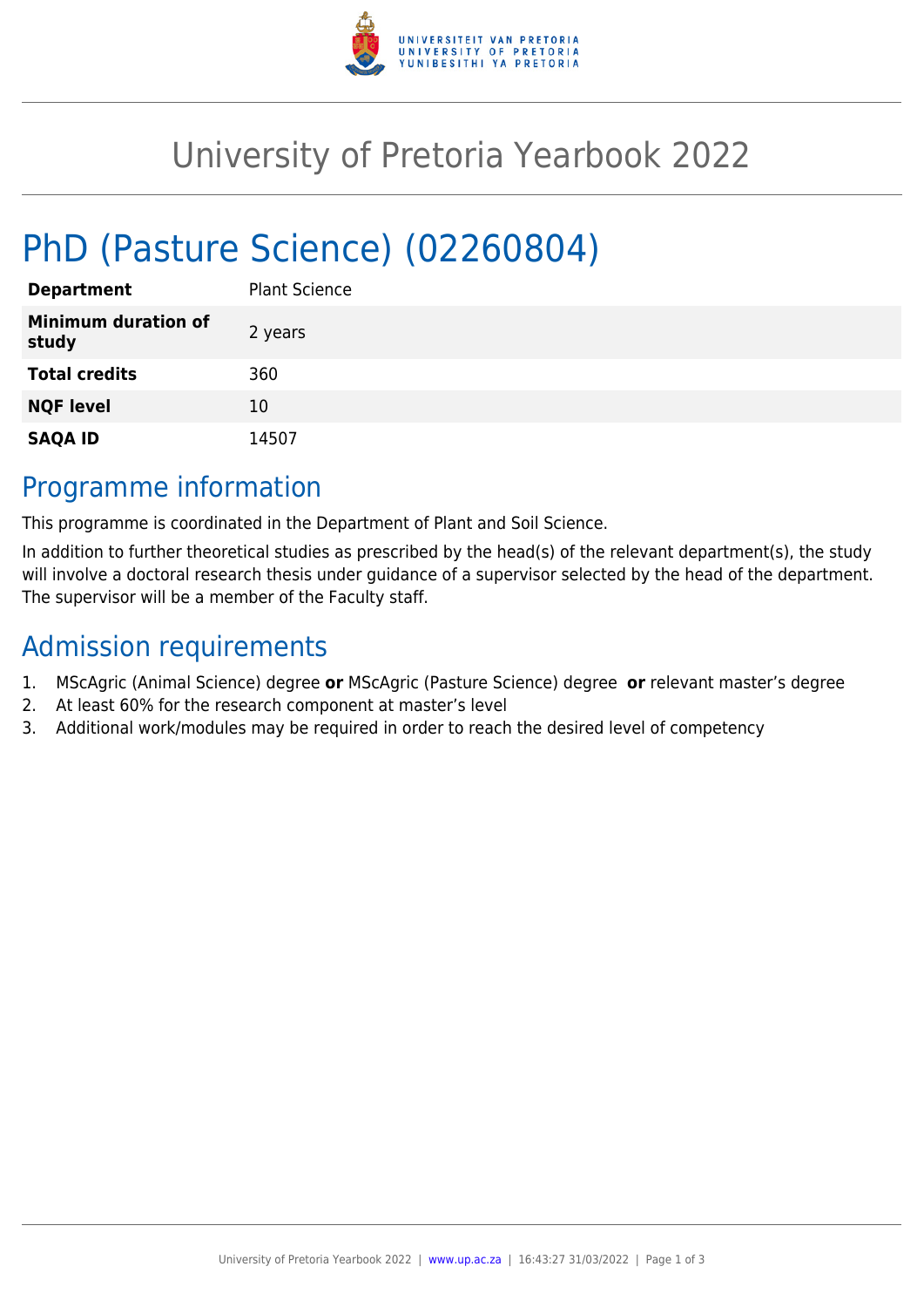

## Curriculum: Year 1

**Minimum credits: 360**

### **Core modules**

#### **Thesis: Pasture science 990 (WDE 990)**

| <b>Module credits</b>         | 360.00                                |
|-------------------------------|---------------------------------------|
| <b>NQF Level</b>              | 10                                    |
| <b>Prerequisites</b>          | No prerequisites.                     |
| <b>Language of tuition</b>    | Module is presented in English        |
| <b>Department</b>             | Department of Plant and Soil Sciences |
| <b>Period of presentation</b> | Year                                  |

#### **Module content**

This module involves the development, presentation and approval of a research proposal, the execution of the research project, and the writing up and presenting of the research results. In addition to the thesis, the student is also expected to publish at least one research paper in a peer-reviewed, UP accredited scientific journal. An oral examination covering Pasture Science and other fields related to the thesis will be conducted after the thesis has been accepted by examiners. A candidate needs to pass both the written thesis and oral examination to qualify for the degree.